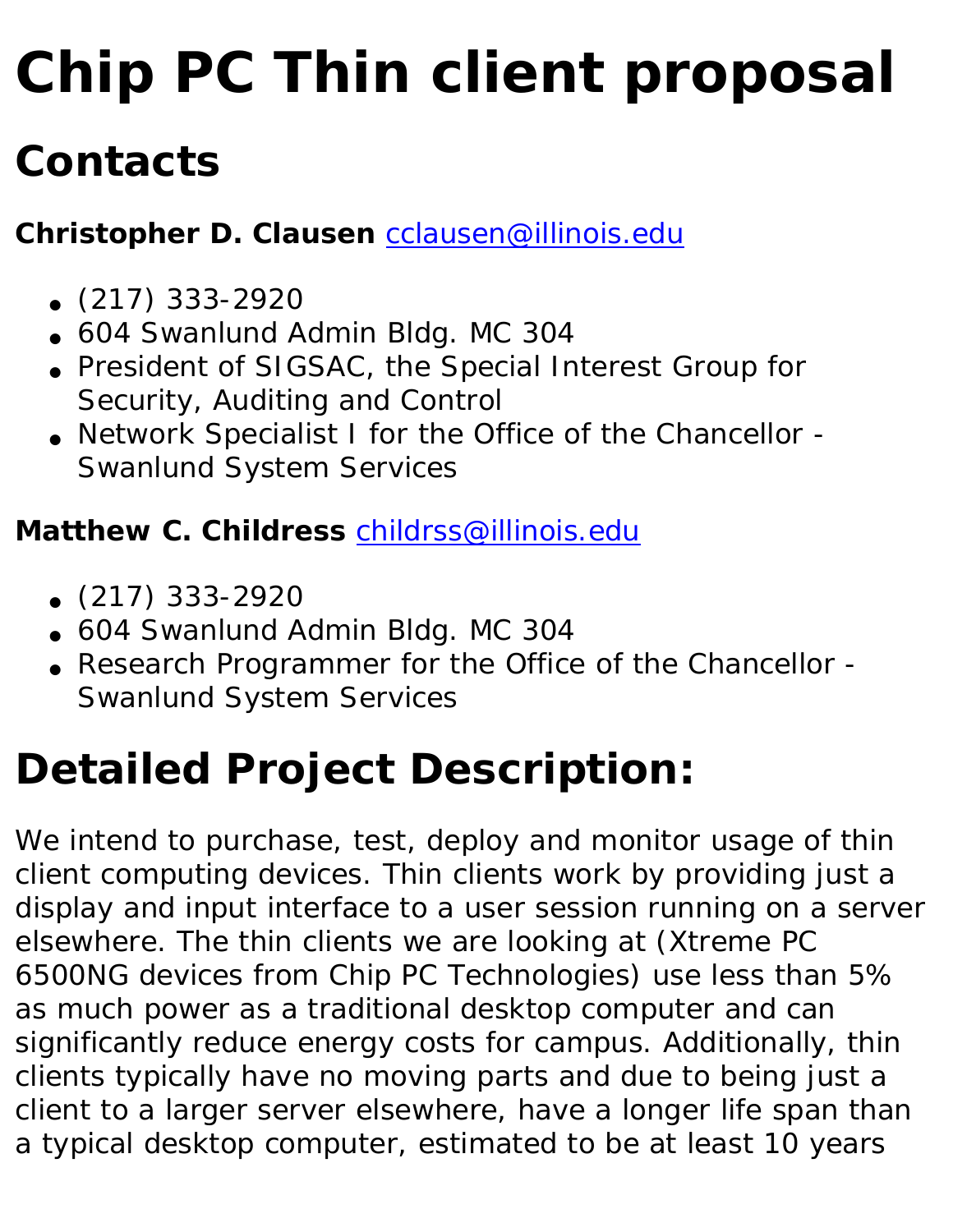instead of the typical 3-5 years of a standard desktop. Once our testing has completed, we will work with anyone on campus willing to swap out some of their standard desktop computers in common areas such as the Illini Union or other student computer labs across campus as applicable to the technology. A purchase of a small quantity of these devices will hopefully serve as a proof of concept and encourage other units to consider thin clients when the time comes to upgrade their current computer systems. Initially, we will work with units supported by Swanlund System Services: administrative units in the Swanlund Administration Building, the Office of Student Financial Aid (FinAid) at Turner Student Servers, Office of Admissions and Records (OAR), Principal's Scholars Program (PSP) and the Division of General Studies (DGS, formally LAS General Curriculum.)

We would literally swap out a user's desktop computer and directly connect a thin client in its place. The end user would use the same monitor, keyboard, mouse and speakers whenever possible.

Several years ago, the Engineering Workstation (EWS) lab in the basement of Grainger library had Sun Microsystems thin clients (Sun Ray 1) installed in it. For various reasons this did not work out and we believe the technology has matured to the point where it is worth considering again. We have four thin clients on loan from Chip PC currently and we have seen enough to want to expand usage to actual users in real situations. There are several other units across campus considering or actively testing thin clients for their environments and having more devices available for testing will certainly encourage more participation. CARLI is looking at the newer Sun Microsystems Sun Ray 2 devices and Grainger is currently looking at Dell Optiplex 960FLX thin clients. Computer Science, VetMed and the Univeristy of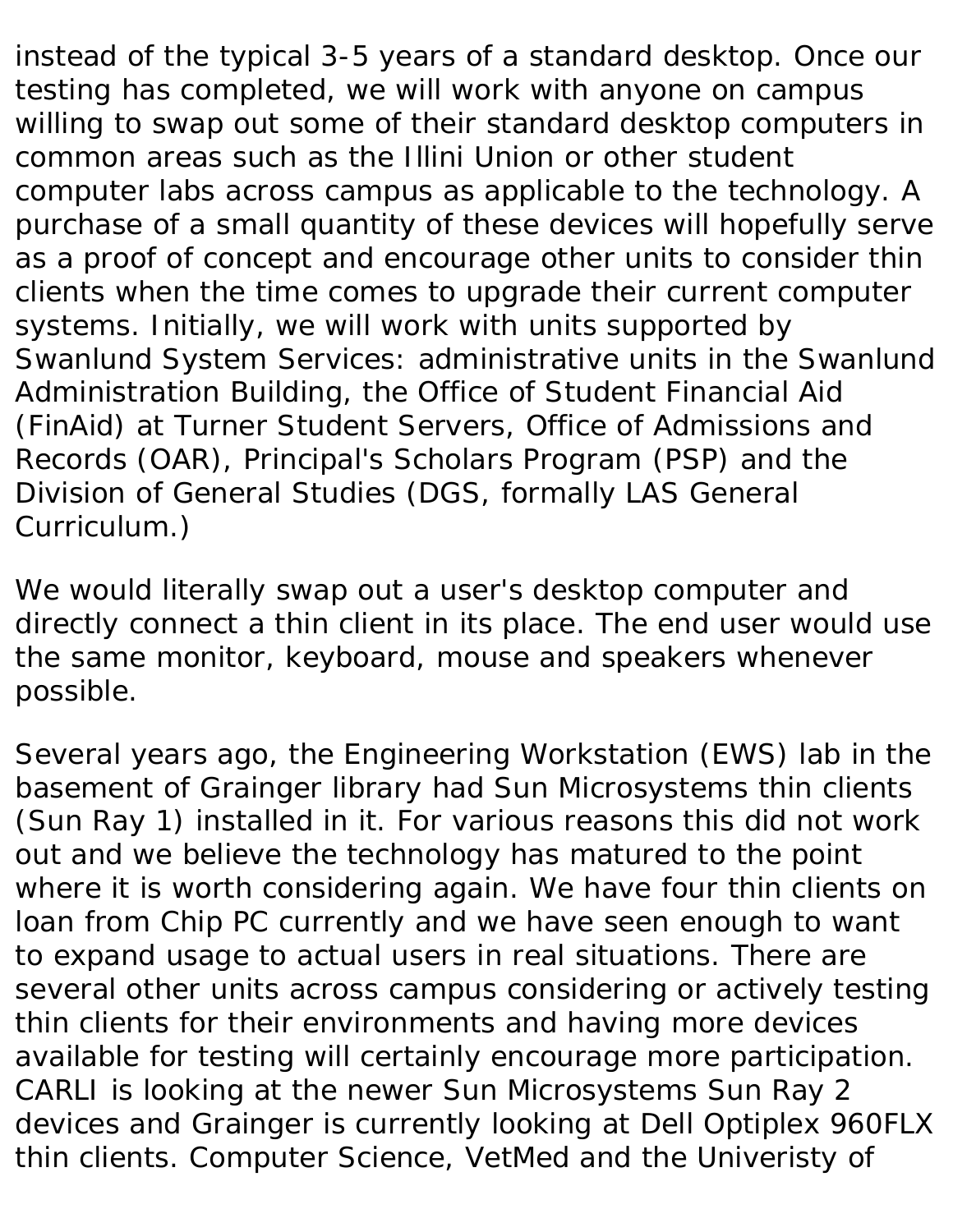Illinois Foundation (UIF) are also considering replacing certain systems with thin clients and this project would work with them and hopefully develop a method of sharing centralized servers instead of each unit continuing to run our own service.

## **Budget & Fund Raising:**

### **Detailed budget**

For each individual thin client computer installed, the following are needed:

| cost         | QTY description                                  | total cost   |
|--------------|--------------------------------------------------|--------------|
|              | \$300 32 Chip PC Xtreme PC 6500NG                | \$9600       |
| \$60         | 32 XG client license                             | \$1920       |
|              | \$60 32 XG domain authenticator                  | \$1920       |
|              | \$20 32 MSFT Viewers license                     | \$640        |
|              | \$10 32 VNC client license                       | \$320        |
|              | \$30001 Server hardware to run everything \$3000 |              |
| <b>\$280</b> | 1 Windows 2008 Enterprise license                | <b>\$280</b> |
|              | \$20 32 Terminal Server CALs                     | 8640         |

Total retail cost: \$18320

Since these devices would be replacing normal desktop computers, the costs associated with their maintenance and upkeep are at most the same as the normal desktops and no additional funding is required beyond the initial hardware / license purchase.

#### **Fund Raising**

We've spoken with Chip PC Technologies reseller CDW to obtain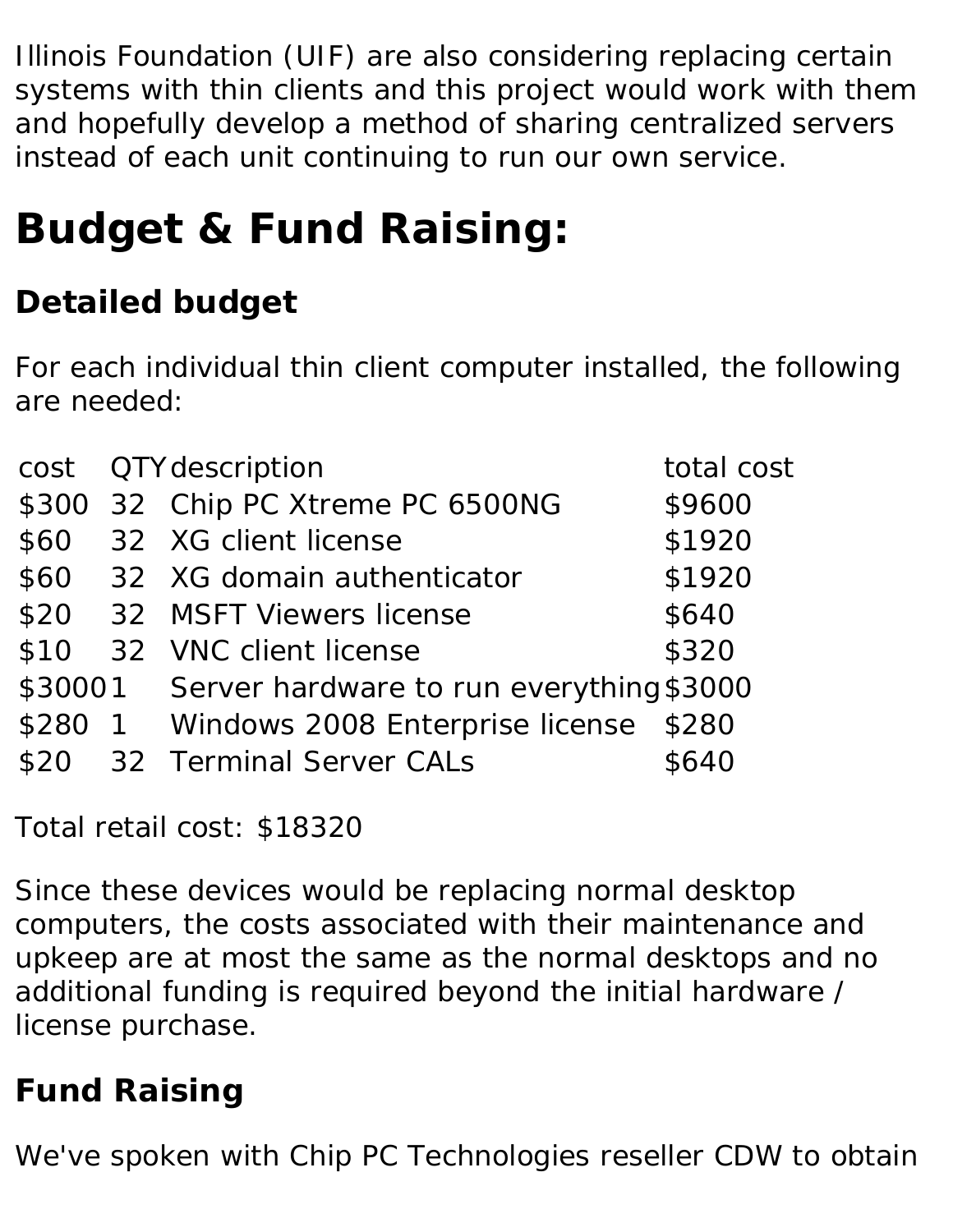discounted prices and Chip PC Technologies has agreed to provide software licenses at no cost for UIUC purchases of Chip PC equipment before December 31, 2008.

This is the budget after the above discounts / deals (but without any SORF considerations.)

|        | orig. cost discounted cost QTY description |    |                                         | total cost     |
|--------|--------------------------------------------|----|-----------------------------------------|----------------|
| \$300  | \$250                                      | 32 | Chip PC Xtreme PC<br>6500NG             | \$8000         |
| \$60   | <b>SO</b>                                  |    | 32 XG client license                    | S <sub>O</sub> |
| \$60   | \$0                                        |    | 32 XG domain authenticator \$0          |                |
| \$20   | \$0                                        |    | 32 MSFT Viewers license                 | S <sub>0</sub> |
| \$10   | \$0                                        |    | 32 VNC client license                   | S <sub>O</sub> |
| \$3000 | \$3000                                     |    | Server hardware to run<br>everything    | \$3000         |
| \$280  | <b>\$280</b>                               |    | Windows 2008 Enterprise S280<br>license |                |
| \$20   | \$20                                       |    | <b>32 Terminal Server CALs</b>          | <b>S640</b>    |
|        |                                            |    |                                         |                |

Total cost after discounts: \$11920

The SIGSAC RSO will request funding for some of this project through SORF as there are significant security benefits to running on thin clients and this RSO can help with much of the monitoring and setup and prepare reports for the rest of campus on the feasibility of running thin clients in place of traditional desktop computers. However, SIGSAC did not get a request submitted before the November 5th SORF deadline and will need to request in the Spring instead. Waiting for this additional funding would negate the free software licenses for the Chip PC devices and we would likely be limited to requesting funding through SORF for just the single management server and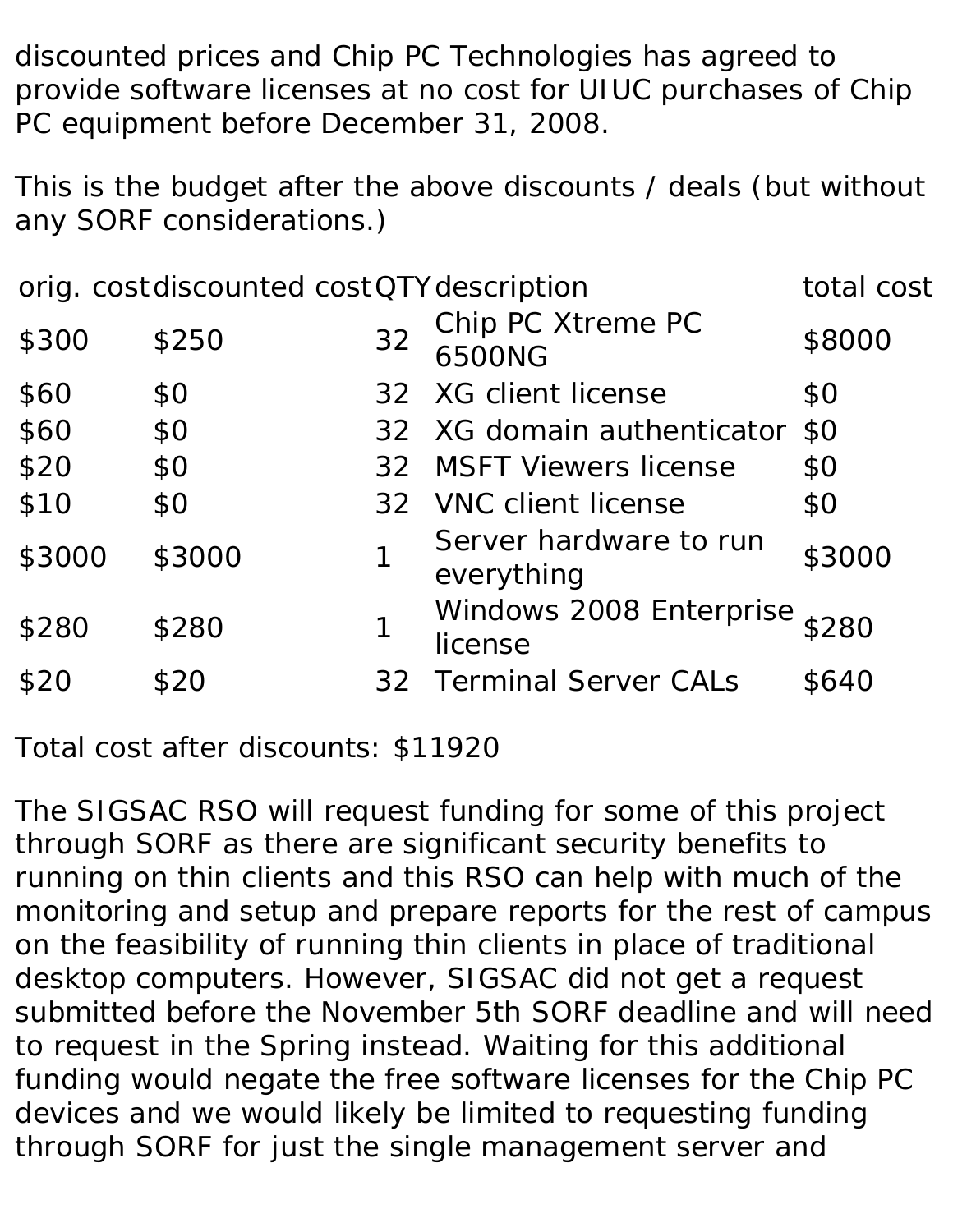Terminal Server CALs. We want to move ahead and try and purchase some quantity of thin clients to take advantage of the free licenses before the end of the calendar year.

Ideally, we would like the entire amount funded, plus some additional (\$80) to cover misc. expenses. So we are requesting **\$12000.00 funding.**

At a minimum, we want funding for a quantity of thin client devices and we can wait and see about the additional server and Terminal Server client access licenses (CALs) in the Spring SORF periods. If funding is not available for all 32 that we would like, the project could continue at 75% (24 units) or 50% (16 units) funding levels. Obviously fewer devices limits the scope of the testing as we would not be able to experiment with as many use cases. The 32 number was chosen to provide the ability to install devices in groups of 3-6 in multiple locations at once across campus and to see if at least 30 people per Terminal Server is feasible. Funding at a lower than 100% level obviously changes the below energy and environmental impact. Having 32 devices is also designed for installation in a single classroom sized computer lab once a few years of initial testing and use case analysis is finished. With a 10 year lifespan, initial planning to have these around for a long time is very important. Units will hopefully end up with hand-me-down thin clients that are still 100% useful instead of old, slow, power hungry desktops as the thin client technology improves and the devices are upgraded to newer ones to take advantage of changing technology.

Or we could go ahead at 150% (48 devices) or 200% (64 devices) funding rates if the committee sees this as an extremely worthwhile project or if there aren't enough project requests for the available funds. If the technology works as well as we expect, we will continue to request additional funding in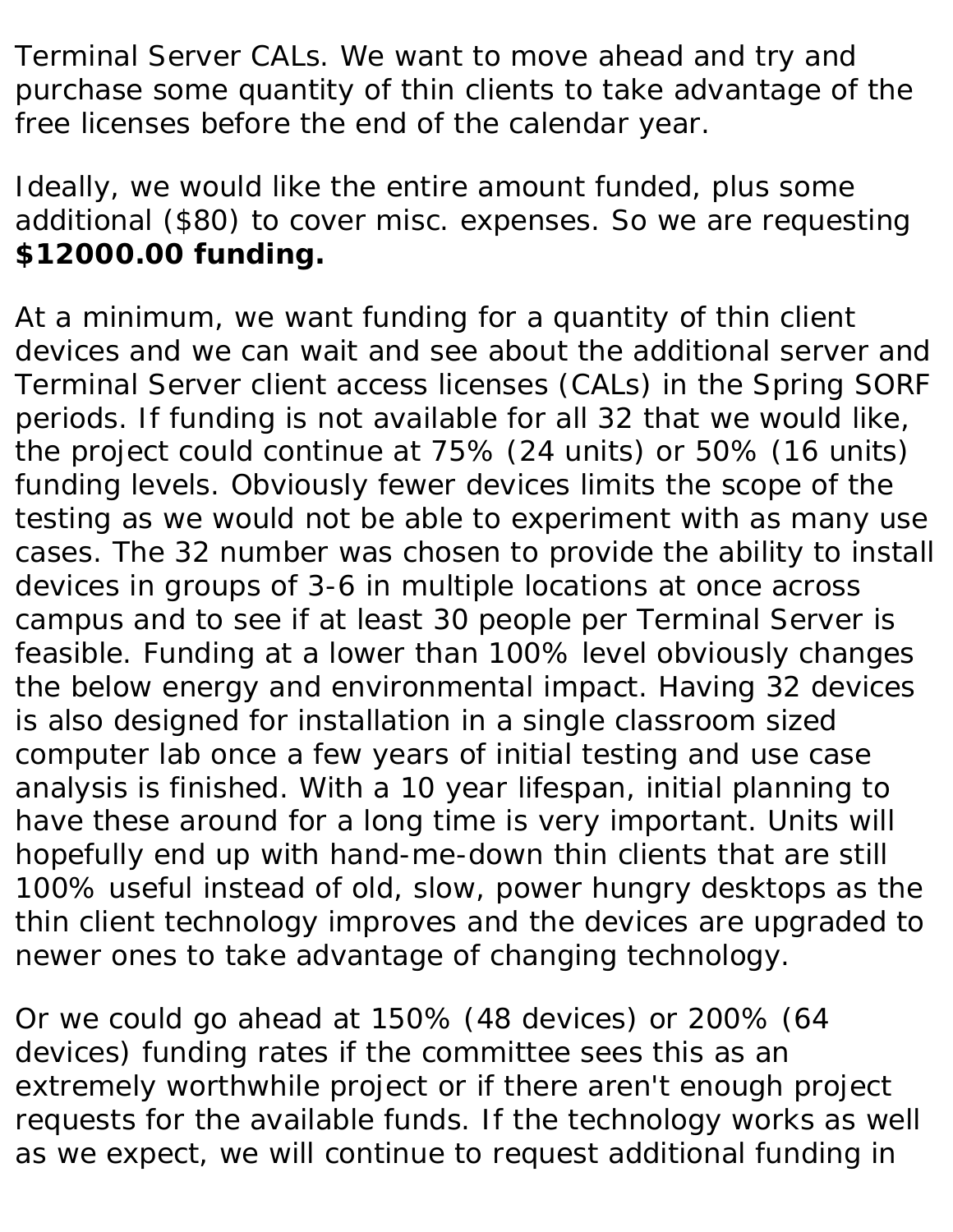future years.

We will attempt to seek funding directly from the various campus units where these thin clients would be installed as they are allocating money for replacement computer hardware, however its hard to push newer technology, especially when budgets are tight and campus units do not see the payback of purchasing new, green technology as they do not currently pay or even see their current electric usage. This project will prove that the technology works before campus units spend their own budgets on the thin client devices.

### **Timeline**

Once funding is approved, we can order, test, and deploy thin clients to willing participates as early as December 2008. There is no real set time when devices need to be deployed, as replacing single desktops at a time as well as entire computer labs is within the scope of the project. (Obviously computer labs may need to wait until the summer though.)

### **Energy, Environmental, Social and Economic Impact**

#### **Energy Efficiency**

For the purposes of this request, we make the following assumptions:

- the average desktop computer uses **115 watts** when it is on and 0 when it is off
	- ❍ *This is based on observed measurements of a Dell Dimension 4700 powered on*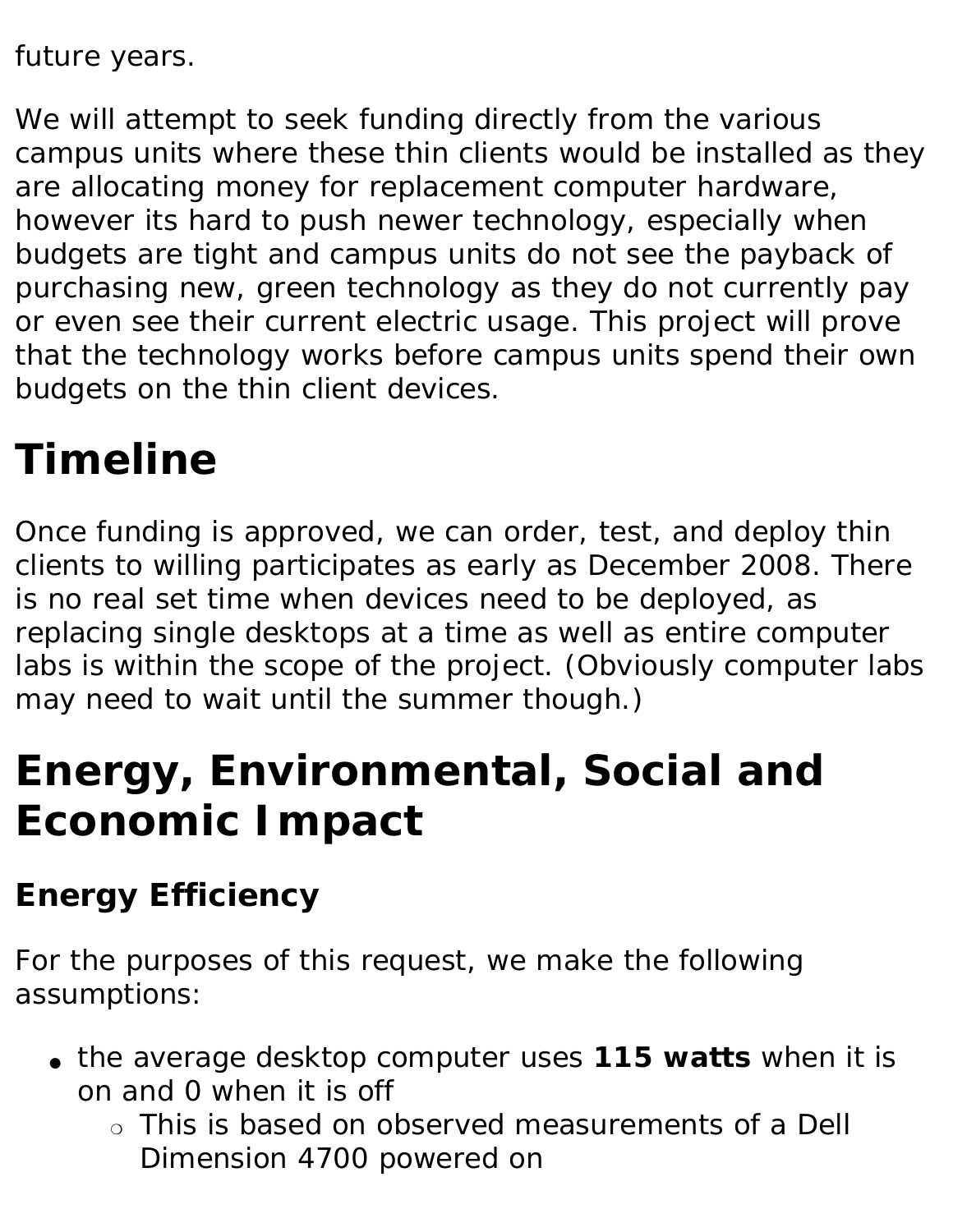- the average desktop computer is on about **12 hours per day, 7 days a week**.
	- ❍ *This is a low estimate, as many computers around campus are left on all the time*
- the below calculations should be a considered a minimum savings
	- ❍ a single server uses about 375 watts

Since these thin clients are rated at around 3.5 Watts each and there is the single management server for these 32 devices, we estimate about 15 Watts per thin client (load per device + server load divided between 32 devices,) giving a savings of **100 Watts** (115 - 15) for **each computer replaced**. With 32 devices, that is 3200 Watts. More than 32 thin clients can use the same server, so having more devices saves even more energy.

There are lower cooling costs from having a lower power device instead of a full desktop. No metrics are available on this currently for thin clients and part of this project will generate data for future use. This amount could be significant as the heat generated drops significantly.

#### **Environmental Impact**

Using our above estimate of 100 Watts saved per device, we can arrive at the following electricity cost savings **per computer**. We use the 12 hour a day and 365 days to obtain 4380 hours that each desktop computer is running per year and at 100 Watt savings (.1 kw,) that means **438 kwh per computer per year** is saved. The thin clients have an estimated 10 year lifespan.

|           |                     | saved per year saved in 10 years |
|-----------|---------------------|----------------------------------|
| unit cost | $(438 \text{ kWh})$ | $(4380 \text{ kWh})$             |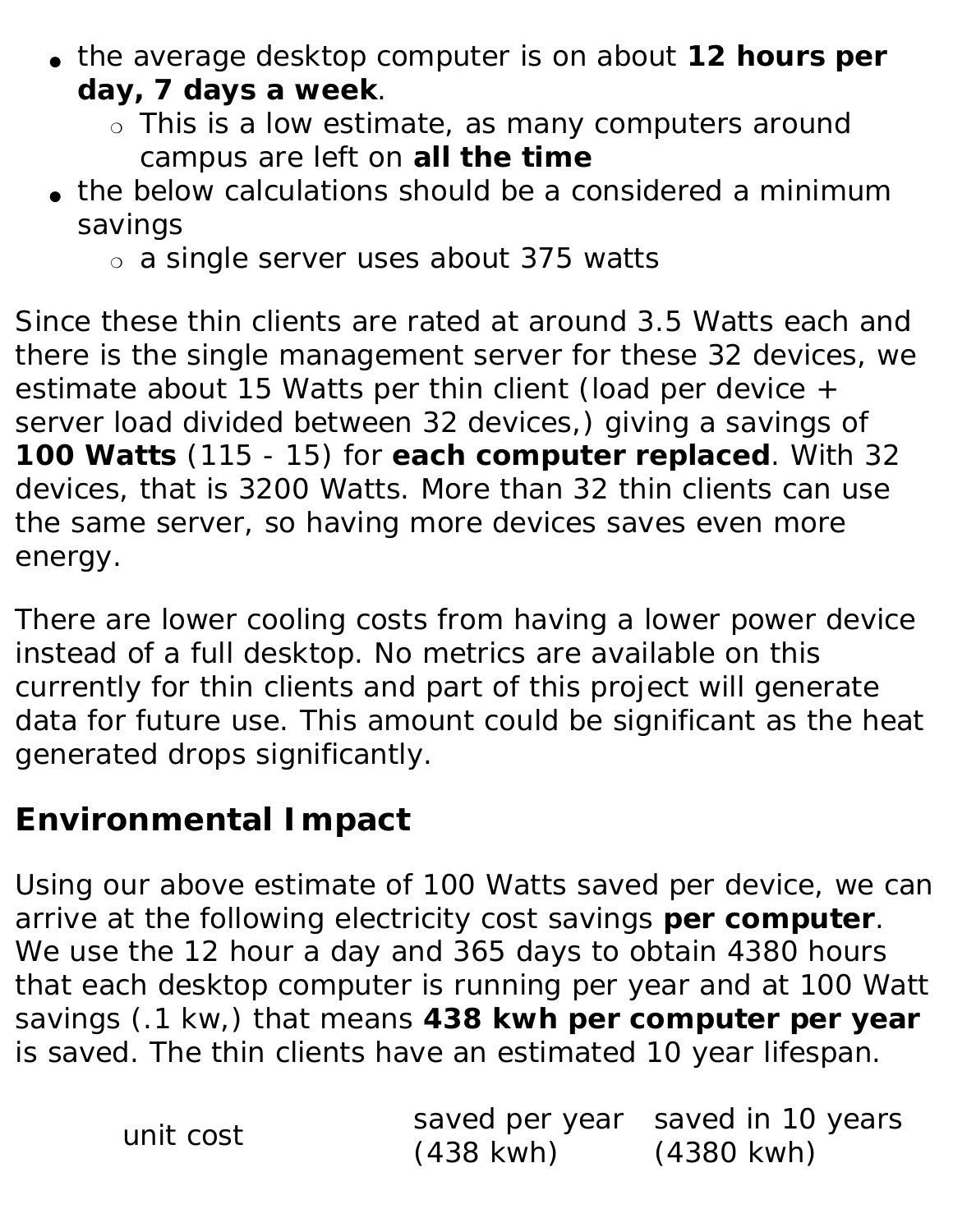|                 | electric \$.072/kwh                                              | \$31.54                                 | \$315.40                                    |
|-----------------|------------------------------------------------------------------|-----------------------------------------|---------------------------------------------|
| CO <sub>2</sub> | 1.936 lbs CO2/kwh 848 lbs                                        |                                         | 8480 lbs                                    |
| NO <sub>x</sub> | .00191 lbs $NOx/kwh0.84$ lbs                                     |                                         | 8.4 lbs                                     |
| S0x             | .00635 lbs $S0x/kwh$ 2.78 lbs                                    |                                         | 27.8 lbs                                    |
|                 | So for all 32 devices, we are looking at $32 * 438 = 14016$ kwh: |                                         |                                             |
|                 |                                                                  |                                         |                                             |
|                 | unit cost                                                        | saved per year<br>$(14016 \text{ kWh})$ | saved in 10 years<br>$(140160 \text{ kWh})$ |
|                 | electric \$.072/kwh                                              | \$1009                                  | \$10090                                     |
| CO <sub>2</sub> | 1.936 lbs CO2/kwh 27135 lbs                                      |                                         | 271349 lbs                                  |
| NOx             | .00191 lbs $N0x/kwh26.77$ lbs                                    |                                         | 267.70 lbs                                  |

Thin client devices use less materials to manufacture and have a longer lifespan therefore have less waste than traditional desktops.

I see no obvious negative environmental impacts, as these devices more than off-set the waste from a normal desktop computer that would be used instead. This project will document any negatives encountered though.

#### **Social Impact**

Many campus computer users prefer laptops to desktops as it allows them to take their computer home with them. Laptops, while being more portable and typically more energy efficient are significantly more costly than the desktop models they replace. Thin clients with a Terminal Server backend allow remote access (from home or anywhere in the world where there's internet access) to the exact same desktop (software, server shares, printers) they work on while on campus. Bringing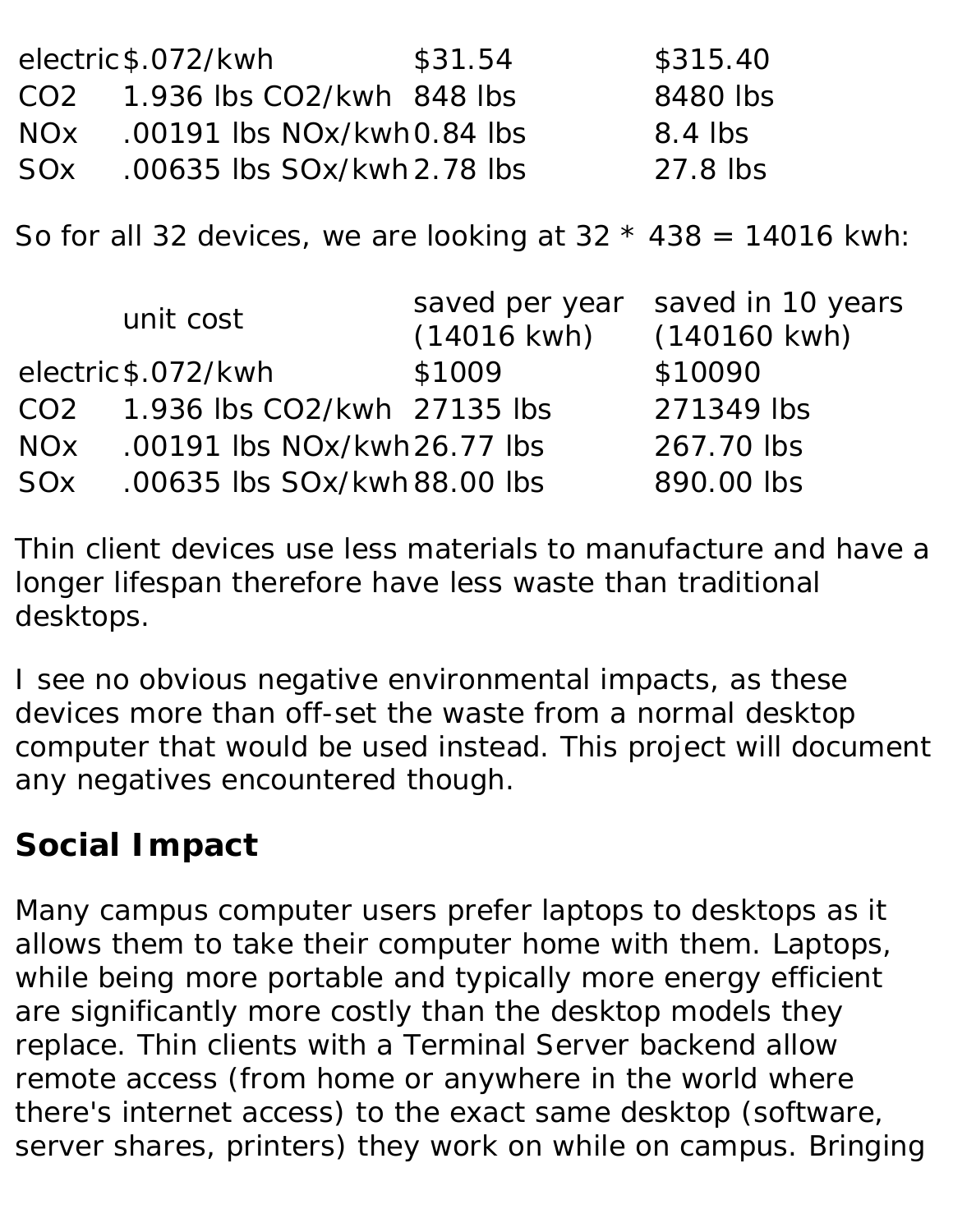a possible increase in productivity with a reduction in campus costs (power and equipment) along with an increase in convenience (no toting the laptop bag back and forth to work/home). This could extend to students as well if a department was willing to run thin clients, the resources to support access from home / off-campus computers would already be supported potentially eliminating the need for students to have both a laptop and a desktop.

### **Economic Impact**

In addition to being priced at 1/2 to 1/4 the cost of a traditional desktop, the electric power savings alone (ignoring the management server cost) pays for the devices over their 10 year lifespan. And this is a low estimate as most computer are always left on.

### **Outreach and Education**

OAR and FinAid have kiosks in their lobbies that are used by many students. These computers are prime candidates for thin clients and will have very high visibility among the students. We can add informational links to websites on the thin clients themselves as well as put up a poster saving how these devices save energy.

As more and more units throughout campus see the benefits of thin computing, more and more locations will use the technology and students throughout campus will realize the benefits of thin computing. Entire classroom labs could be replaced with thin clients, although there is a significant need to prove that the technology can work before large numbers of labs can be converted. Students are welcome to stop in and use the thin